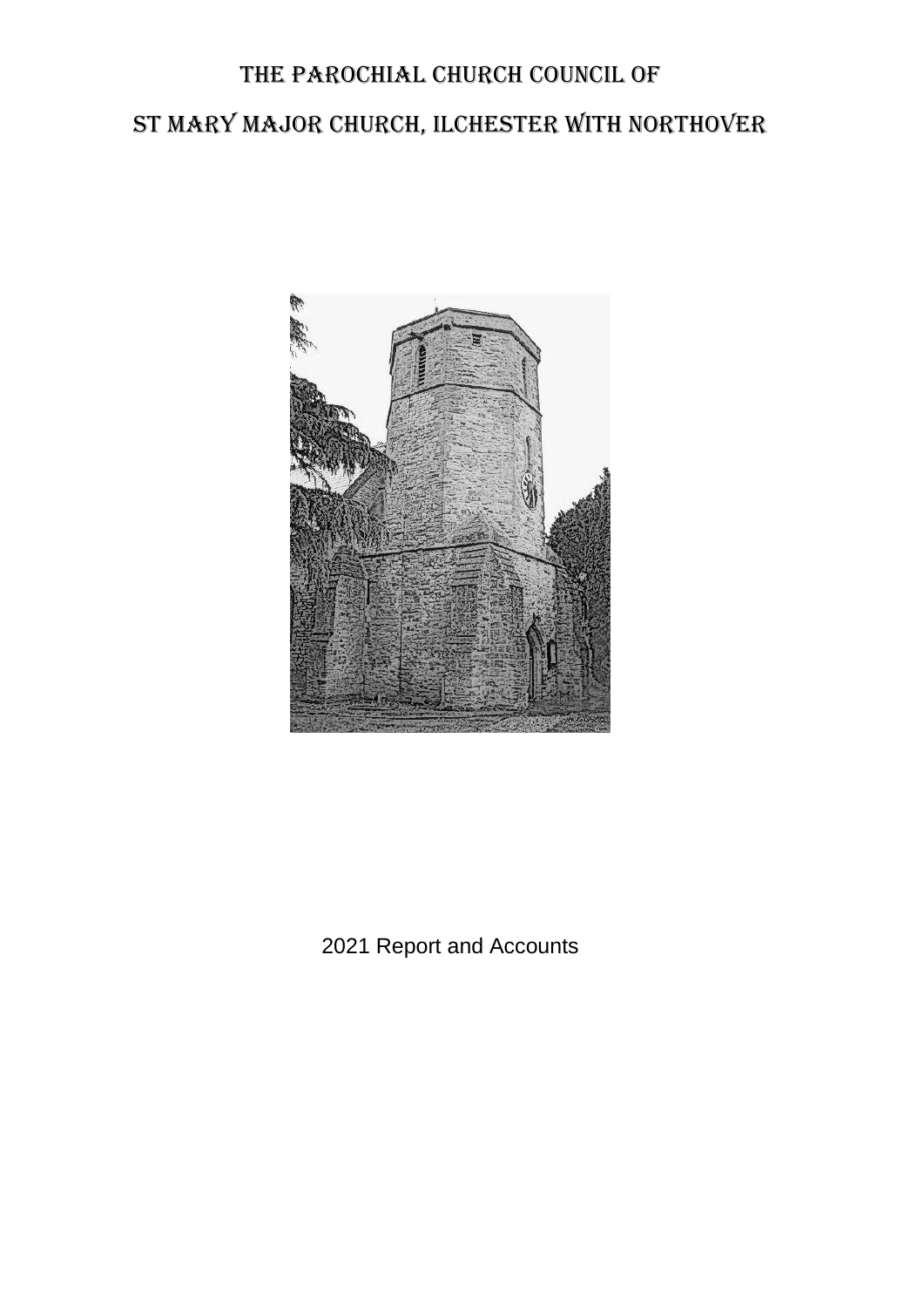St Mary Major is your parish church and has been at the heart of Christian worship and community life for over 800 years. Amidst all the comings and goings of people, of politicians, hopes and fears it has stood as testimony to the human condition as spiritual beings called to worship God in Christ Jesus and to work out how as humans we might live in communities formed about the principle of 'love of neighbour as of oneself'.

The community of St Mary Major looks to welcome all who would join in this exploration of faith in Christ, in worshipping God and serving neighbour in this day and age. This annual report looks to give a snapshot of some of the activities we get up to, and to which you would be welcome to join at any time.

The parish system within the Church of England gives rise to an interesting structure developed over centuries. Many people understandably think of the Church of England like a big corporation with a boss and workers, and with many individual branches throughout the land. This is not really the case. A better image might be that of a large business made up of franchises. Each parish has an amount of autonomy yet is governed by a set of rules for conduct which all of the parishes who are 'in communion' with each other agree to. One thing that arises from this is the nature of each parish having to fund their way themselves and at the same time contributing to a 'common fund' for common provision of things like clergy and support staff. It is also the case that each parish church council (PCC) is, in its duty of care for the building and grounds, a charity and subject to the regulations of the latest Charities Act.

This act requires that we publish the accounts for all to see and give details of its constitution and function; do read on.

Blessings

Bruce

#### **The aims of St Mary Major's church council**

St Mary Major's Parochial Church Council (PCC) has the responsibility of cooperating with the incumbent, the Reverend Bruce Faulkner, in promoting in the ecclesiastical parish, the whole mission of the Church, pastoral, evangelistic, social and ecumenical. The PCC is also specifically responsible for the maintenance of the Church building of St Mary Major, Ilchester and the church hall buildings (also known as the Old school rooms) located next to the church.

The PCC has continued to focus its activities and those of the church community throughout 2019 on its sense of vocation, 'Open to God; to grow in faith and to serve God's vision for our community with all our talents', within the parish of Ilchester with Northover.

When planning our activities for the year, we have considered the Commission's guidance on public benefit and, in particular, the supplementary guidance on charities for the advancement of religion. In particular, we try to enable 'every member of the parish of Ilchester with Northover' to be 'open to God' through:

- Worship and prayer; learning about the gospel; and developing their knowledge and trust in Jesus.
- Provision of pastoral care for people living in the parish.
- Ensuring that the church building is both an accessible and welcoming environment and fit for purpose in people's explorations of 'their gifts in service of others and their worship of God in Christ Jesus'.

To facilitate this work, it is important that we maintain the fabric of the Church of St Mary Major.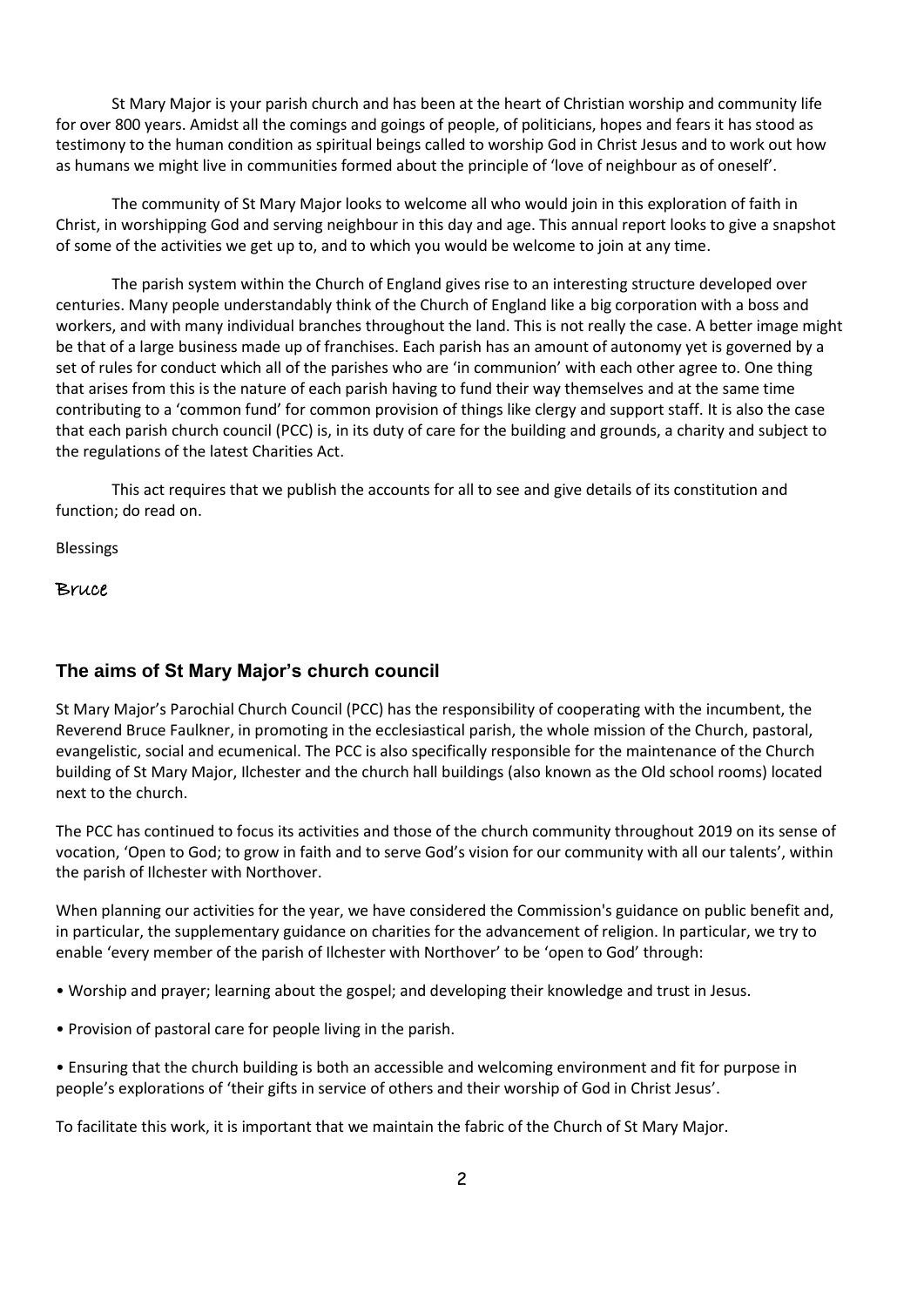#### **2021 –** *A snapshot of all our happenings*

In 2021 there were 21 parishioners on the Church Electoral Roll eligible because of this to vote for PCC members.

As well as our regular services, we enable our community to celebrate and thank God at the milestones of the journey through life. Through baptism we thank God for the gift of life, in marriage public vows are exchanged with God's blessing and through funeral services friends and family express their grief and give thanks for the life which is now complete in this world and to commend the person into God's keeping. We held 2 baptisms, 3 weddings and 8 funerals (in church or at the crematorium) in 2021.

The *harvest festival service* was held and collections of produce were taken up and delivered to the local food bank – The Lord's Larder in Yeovil. We marked Remembrance with increased attendance on 2020, even though all was conducted outdoors. At Christmas we held a lessons and carols service in church with reduced numbers from 2020, led the Community Carols on the Green for the first time, held the Christmas Tree Festival once again, and Communion was celebrated on Christmas Eve and Morning; both services being well attended.

# Bruce

## **Church Warden's report**

Due to continued ill health the is no report forthcoming from the Mrs Morley for 2021. The PCC would wish to thank Pat in this annual report for all of her dedication as both Warden and Treasurer over the past 15 years.

### **Safeguarding**

*"Safeguarding is a Christian imperative and a responsibility that we all must undertake with thoughtfulness, commitment and care. The gospel affirms that every person is made in the image of God and that everybody is therefore valued and loved by God"* 

No concerns of safeguarding were reported in 2021

The Parish is registered on the Diocesan Dashboard (for easy record keeping). The PCC has adopted the Diocesan Safeguarding policy, appointed a Parish Safeguarding Officer (PSO) and implemented the national Safer Recruitment Policy. Safeguarding is a standard agenda item at each PCC meeting.

As of January 2022 'Basic Awareness' and 'Foundation' safeguarding training became a mandatory requirement for all PCC members; before this it was a 'best practice' matter. The PSO and Rector also need the 'Leadership' level training, and it remains advisory for all Church Wardens to conduct this level of training too. Many PCC members have completed their online training; all will be expected to do so before the year end. New training for raising awareness of Domestic Abuse will also be required for PCC members and is available online. All Wardens, the PSO, Pastoral Visitors and the Rector also have to be DBS cleared. All Safeguarding training and DBS are valid for 3 years. All information is displayed in the churches and about how to contact the PSO.

#### Sarah Coleman

Parish Safeguarding Officer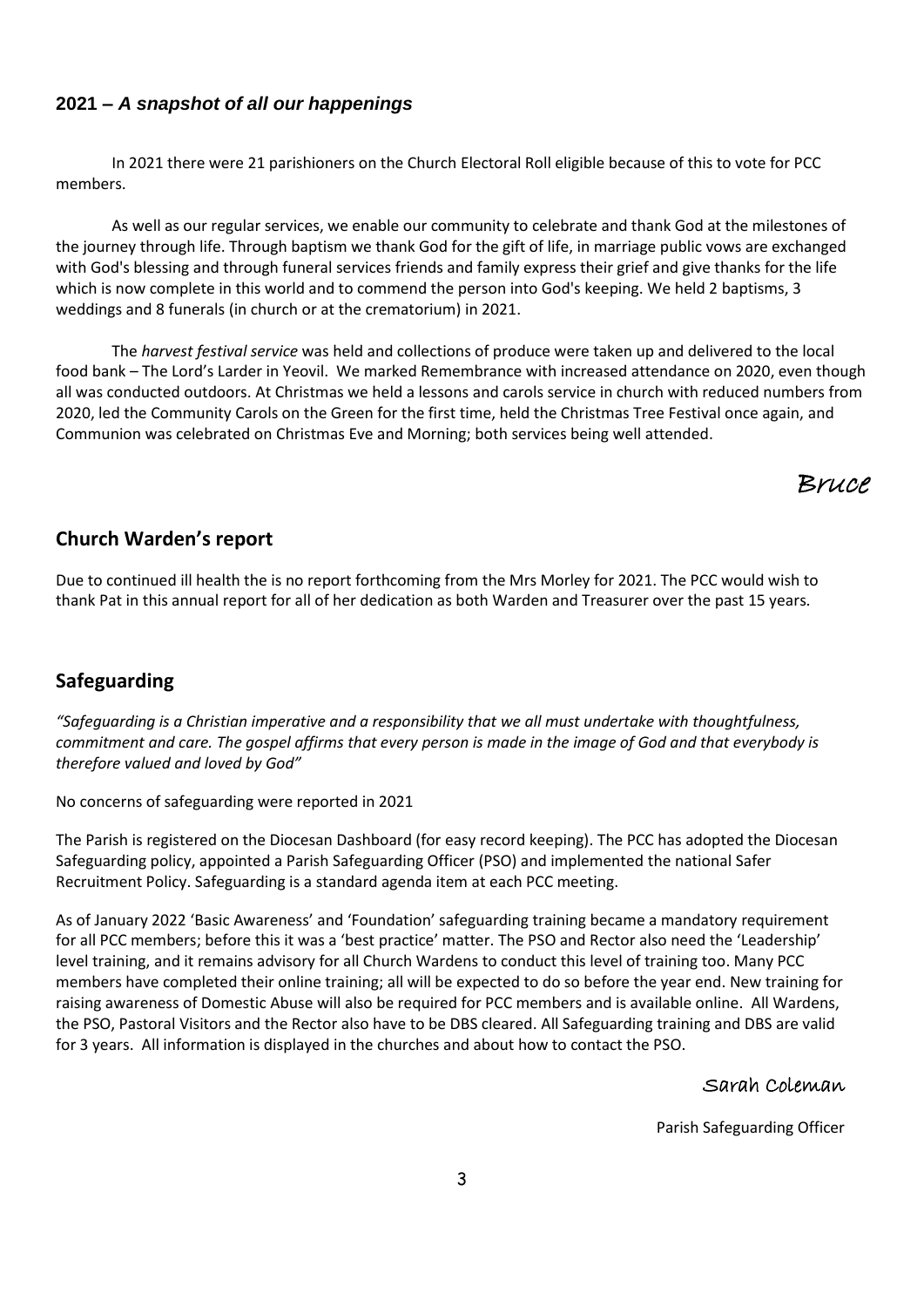# **Deanery Synod Report**

As with all Synods we began the **February 2021 meeting** (held on Zoom) with 'Good News' from our parishes. We heard how Ham Hill Benefice had welcomed its new incumbent, Rev Nick Clark. Also reported were the continuing works of so many parishes and community volunteers in assisting villages and towns through Covid. One piece of great news was the "Twin my Vaccine" Just Giving initiative set up by Rev Scott Patterson at Curry Rivel and his wife Rowan to support UNICEF in providing vaccines to the poorest countries unable to finance their people's anti-Covid inoculation. This had begun with the aim of raising £1,000 but had reached £205,000 (plus gift aid).

The main focus of the meeting was the first of 3 session held over the year helping folks to reflect on Covid, church and how we might begin to 'emerge' in to the new reality of life the year would see us journey towards. At this meeting the Area Dean reflected on how the Church had been existing in the equivalent of Lent for nearly a year and, rather than adding further Lenten abstinence, all should take this time to be kind to themselves. We looked to Nehemiah as a source for wisdom on how God leads his people out of such times as these; exile times. We noted:

1. The people who survived the exile came and told of their situation and there was prayer; 2. An assessment of the state of Jerusalem was undertaken; 3. A proposal was put forward based on Principle rather than Preference; 4. Once more the people had a vision of who they were and of a purpose; 5. Together – the possibility of fulfilling the sense of purpose was realised – resources, skills and talents were focused for this, some things had to stop and some did new things, those looking to preferences brought opposition

With this all in mind we began to ask how our parishes might gain a fresh, or refreshed sense of vision/purpose as we come out of Covid times and following to ask what resources would assist in realising the new sense of purpose.

**July 2021 meeting heard more 'Good News' with** spire works completed and the project to introduce a toilet to the church almost finished at Chiselborough. Work on west side of church tower almost complete, Long Sutton. St Martin 's Kingsbury lead theft roof works were complete. Schools at Ash and Martock are so pleased to be back in Church. Odcombe, influx of families coming forward for baptisms and a Charity Walk for Uganda raising more than £800. After 3years in Vacancy Martock, Ash and Kingsbury Episcopi had welcomed their new Vicar, Paul Fillery. Curry Rivel. Food bank to have new home in the church. Huish Episcopi cum Langport. 'Langport Cares' involves many church people. we have a foodbank which has been running in the Rectory but this will move to the Angel. Light lunches provided each week. Also collecting prescriptions and shopping.

We heard of a new forum for all Lay Leaders in Ivelchester Deanery to converse, offer support and work together for the flourishing of all our parish's mission visions. If you are a Church Warden, A Reader, PCC member, Treasurer, Lay Worship Leader, Pastoral Assistant, School Chaplain, Messy Church team member, Open the Book person, Lay Pioneer - this is your group! *Search Facebook - Ivelchester Deanery Leadership Forum and ask to join.*

*Ashore after the storm*! Was the title for our second session looking at how PCCs and parishes might move forward from Covid.

John 6.16-21 formed our bible reflection and we noted how the assumption is that the disciples reached exactly where they had been headed for before the storm on the lake. But have we, the parishes of Ivelchester, as we exit the storm of Covid-19 through which we have been rowing 'all night', landed in exactly the place we would expect to be if the journey had not been storm filled? Whilst it is the shore of the lake, might it be there are some differences? And what is the same, or to be expected? And how has the journey, the hours of rowing, the wind, the rain, the prayer, and panic, how has this changed us?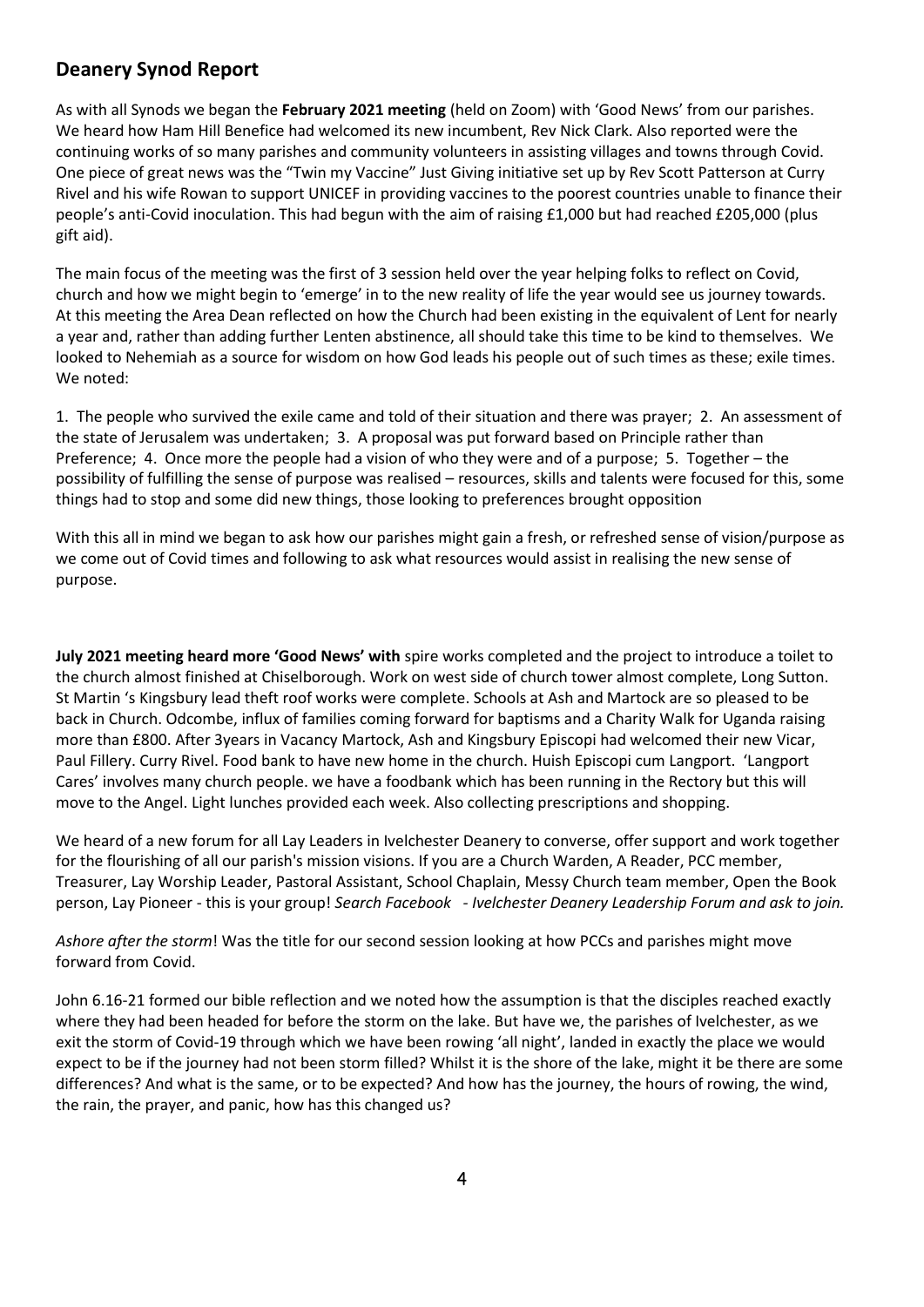Synod went into virtual breakout rooms to discuss the following questions. What has not changed? What is different? How are folks after the journey?

Deanery finances – The accounts for 2020 were approved and given the healthy state of Deanery finances it was agreed that no subscriptions would be collected in 2021.

Elections to Diocesan Synod 2021-2024: Two lay representatives had been elected leaving vacancy. Mr. Chris Jackson was prepared to stand and fill the vacancy, with no opposition he was therefore elected unopposed.

**October 2021 Synod** heard 'Good News' of a new Messy Church, restarting of Mothers and Toddlers groups, installation of new heating systems, opening of new school in Somerton, King Ina Academy, seeing the Infants and Juniors now located in one building.

*Where next after Covid?* This brought our series of reflections on church and Covid to a conclusion.

As PCCs to gain a new 'vision' we would keenly ask questions like: Who are we in Christ today? What purpose is God calling us to as Christ's church? What actions need to be taken to fulfil this 'calling'? What might need to be stopped? What might we need to do differently?

Who might prefer nothing happens? Ultimately we are asking 'What does it mean to 'BE' church in our parish today'? The next step is to always to ask about the skill/talents/gifts/experiences required to move into this way of 'being church'. What recourses would be needed to be 'focused' to see things happen?

We reflected on 1 Samuel 16; a reminder we are not about 'who' but what type of person/what skills or gifting; after all this is how God does things ... Samuel consecrated Jesse and his sons and invited them to the sacrifice. When they came, he looked on Eliab and thought, "Surely the Lord's anointed is before him." But the Lord said to Samuel, "Do not look on his appearance or on the height of his stature, because I have rejected him. For the Lord sees not as man sees: man looks on the outward appearance, but the Lord looks on the heart."

Who/what needs to be 'focused' to see things happen? What roles/gifts/ministry is required – what things would make the calling 'possible? We reflected on how in Jesus Christ

'the Word made flesh' - the ministry comes before the minister 'God so loved the world he sent his Son' - the Role Required comes before the Post Holder. How might we ask what Ministry/Role/Calling is required to make our calling possible? Only then might we be able to identify the person who will 'embody' the calling and make it a ministry!

This approach to equipping churches for their local mission is at the heart of 'focal ministry' (note Ministries and not Minister as the starting point). In this approach to resourcing ministry, now being adopted across the CofE (with various titles) we see an approach that is broad and not just ordained in form but looks to someone whose ministry has been locally encouraged and through discernment, training, safeguarding, and authorization is enabled and supported to undertake the role they are called into. Very much Ly this is, however NOT Vicar Gap Filling! At its heart we ask 'what ministry' is required before asking who might provide this as their 'ministry'.

# **Pastoral care**

Some members of our parish are unable to attend church due to sickness or age. Reverend Bruce Faulkner has visited all who have requested it. The 'Lay Pastoral assistants' extend the possibilities of the church's pastoral care, thank you to each of you for all that you do in this area. The benefice baptism preparation team continues to provide a quiet and gentle ministry to young families in the benefice, thank you to Pat Morley, Ann Lambert and Jackie Stevens for this.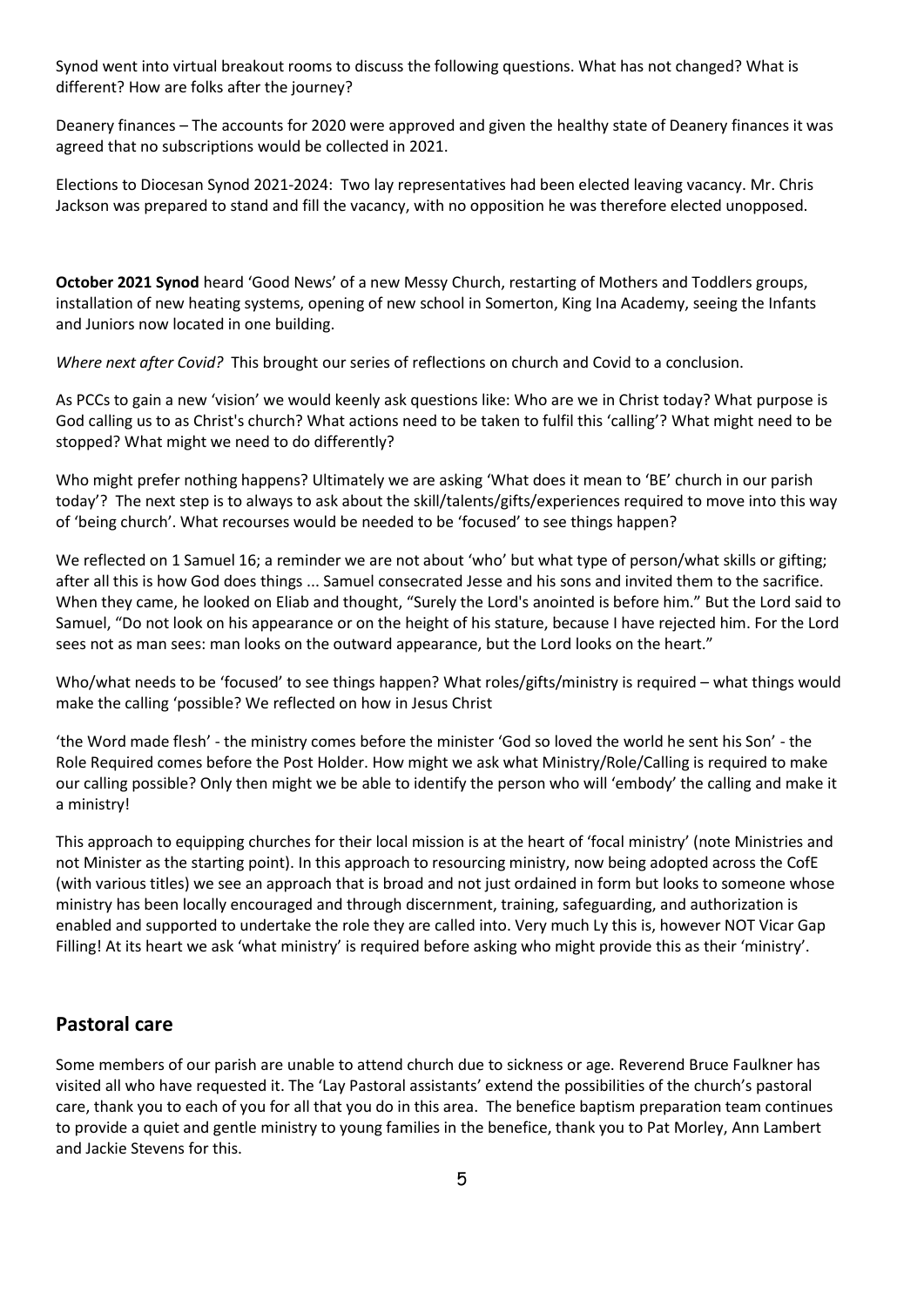# **Mission and evangelism**

The church is called to mission, to take the good news and the love of God in Christ to the entire world.

This year, the Harvest Festival once more saw the church donate a large amount of produce to the local food bank, 'The Lord's Larder' in Yeovil.

## **Benefice relationships**

The church of St Mary acknowledges its interdependent relationship with the other churches in the benefice, St Peter's - Yeovilton with Podimore and St Mary Major - Ilchester with Northover. Together we meet to worship and pray and contribute to the needs of our sister parishes when they arise.

#### **Financial review**

Total receipts were £16,275 (*a modest increase after the first Pandemic year of* 2020).

The Pandemic has seen an overall decrease in free reserves of £10,929, which is not sustainable! In 2020 the PCC dug deeply into reserves to meet its obligations, and in 2021 it has also had to use funds. A 'giving review' was carried out in October 2021 but sadly with little response in general giving to funds. To meet general running costs (minus repairs and such like) would require each adult church member to contribute £14 per week. Fundraising can impact this and the PCC will seek to increase fundraising in 2022.

Parish share for 2021 was £14,201 an increase on 2020 of £2,007 and all had been paid to the DBF as of 31<sup>st</sup> December 2021.

In its undertaking to honour the expectations of the Faculty Jurisdiction System the PCC ensured that repairs noted in the most recent architect's inspection of the church were completed with £90 spent. A new inspection will follow in 2022, delayed from 2021 and further works will be required after.

Insurance costs remain steady at £807 for the church, with £746 for the Church Rooms. Heat and lighting costs increased with opening the church for use once more following lock down and amounted to £323 which was still half that of Pre-Pandemic life in 2019.

Statutory Fees for Weddings and funerals in the year generated £1,418

### **Reserves policy**

The balance of the free reserves at the yearend was £19,268 a decrease of £3,246. Restricted fund balance at the yearend are:

Hill Bailey Bequest (for fabric repairs) E4,428

Flower Fund **E990.67** 

It is our policy to invest the short-term investment fund balances with the CCLA Church of England Deposit Fund.

*Thank you to Pat for her work over many years as our treasurer. Thank also to Jim, our new Treasurer, who has stepped into the role and worked tirelessly to provide the annual accounts for the PCC for 2021!*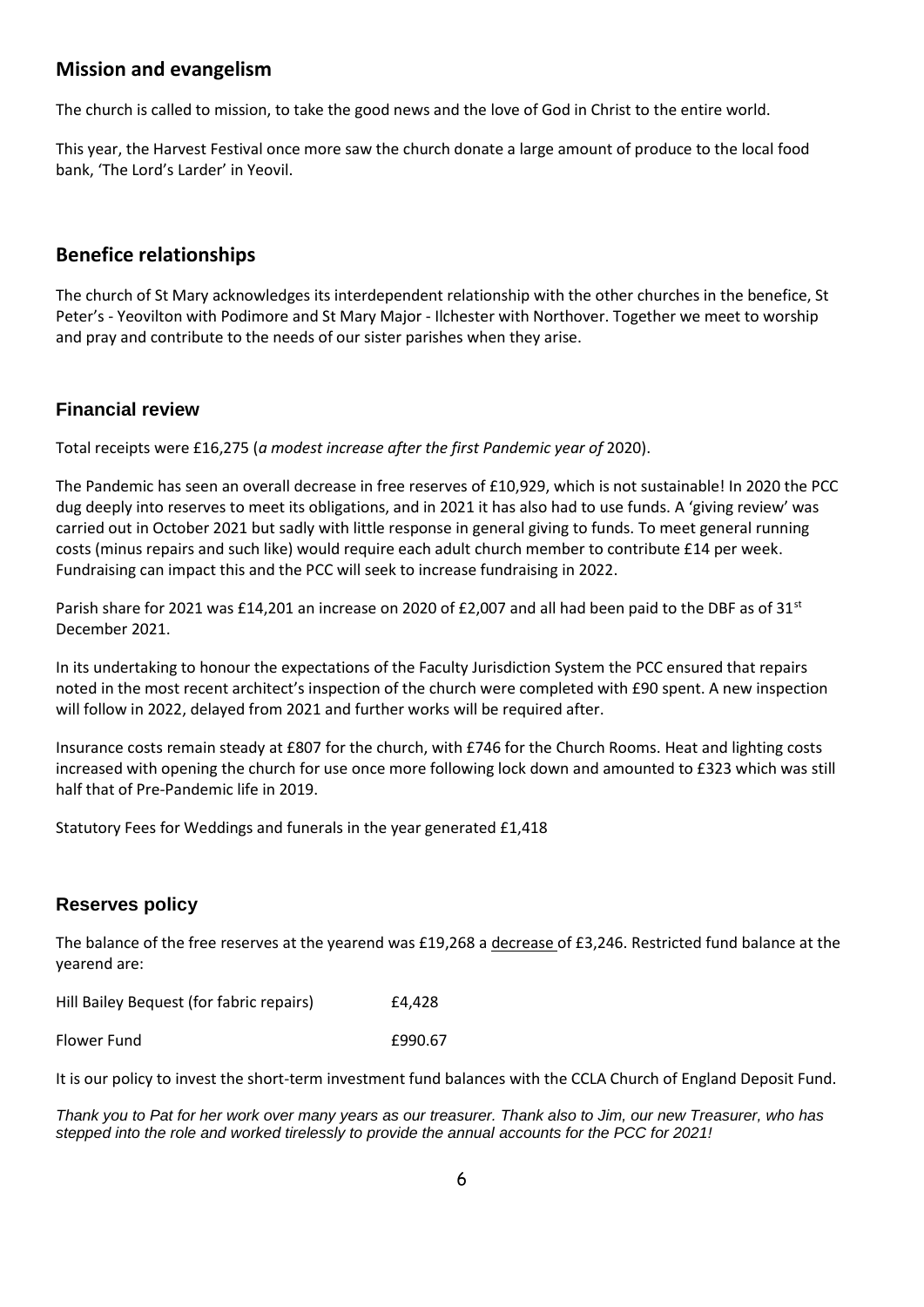## **Volunteers**

We would like to thank all the volunteers who work so hard to make our church the community it is. In particular, we want to mention our churchwarden, Pat Morley who has worked so tirelessly on our behalf. Also Pat, for all her work as treasurer, and for Sally Mottram for her work as PCC Secretary. Those who clean and decorate the church with such amazing flower displays week in and week out, Maggie and the team on Tea and Coffee all deserve a hearty thank you for all the dedication that goes to make St Mary Major such a welcoming community and building.

#### **Structure, governance and management**

The Parochial Church Council is a corporate body established by the Church of England. The PCC operates under the Parochial Church Council Powers Measure. The PCC is a Registered Charity.

The method of appointment of PCC members is set out in the Church Representation Rules. At St Mary Major's the membership of the PCC consists of the incumbent, churchwardens and members elected by those members of the congregation who are on the electoral roll of the church. All those who attend our services / members of the congregation are encouraged to register on the Electoral Roll and stand for election to the PCC.

The PCC members are responsible for making decisions on all matters of general concern and importance to the parish including deciding on how the funds of the PCC are to be spent.

The full PCC met 2 times during the year with an average level of attendance of 95%.

*Thank you to all the PCC members, for meeting, prayers and practical assistance in the Lord's name.*

#### **Administrative information**

St Mary's Church is situated in Church Street, Ilchester. It is part of the Diocese of Bath and Wells within the Church of England. The correspondence address is 3 The Paddocks, West Street, Ilchester BA22 8PS.

PCC members who have served at any time from 1 January 2021 until the date this report was approved are:

#### **Ex Officio members:**

Incumbent: The Reverend Bruce Faulkner (Chairman)

Wardens: Pat Morley (Treasurer until February 2022))

#### **Elected members:**

Sally Mottram (Secretary), Betty James, Ann Lambert, Barbara Taylor, Jayne Bartin

#### **Treasurer:**

Jim Band (from February 2022)

#### **Safeguarding Officer:**

Sarah Coleman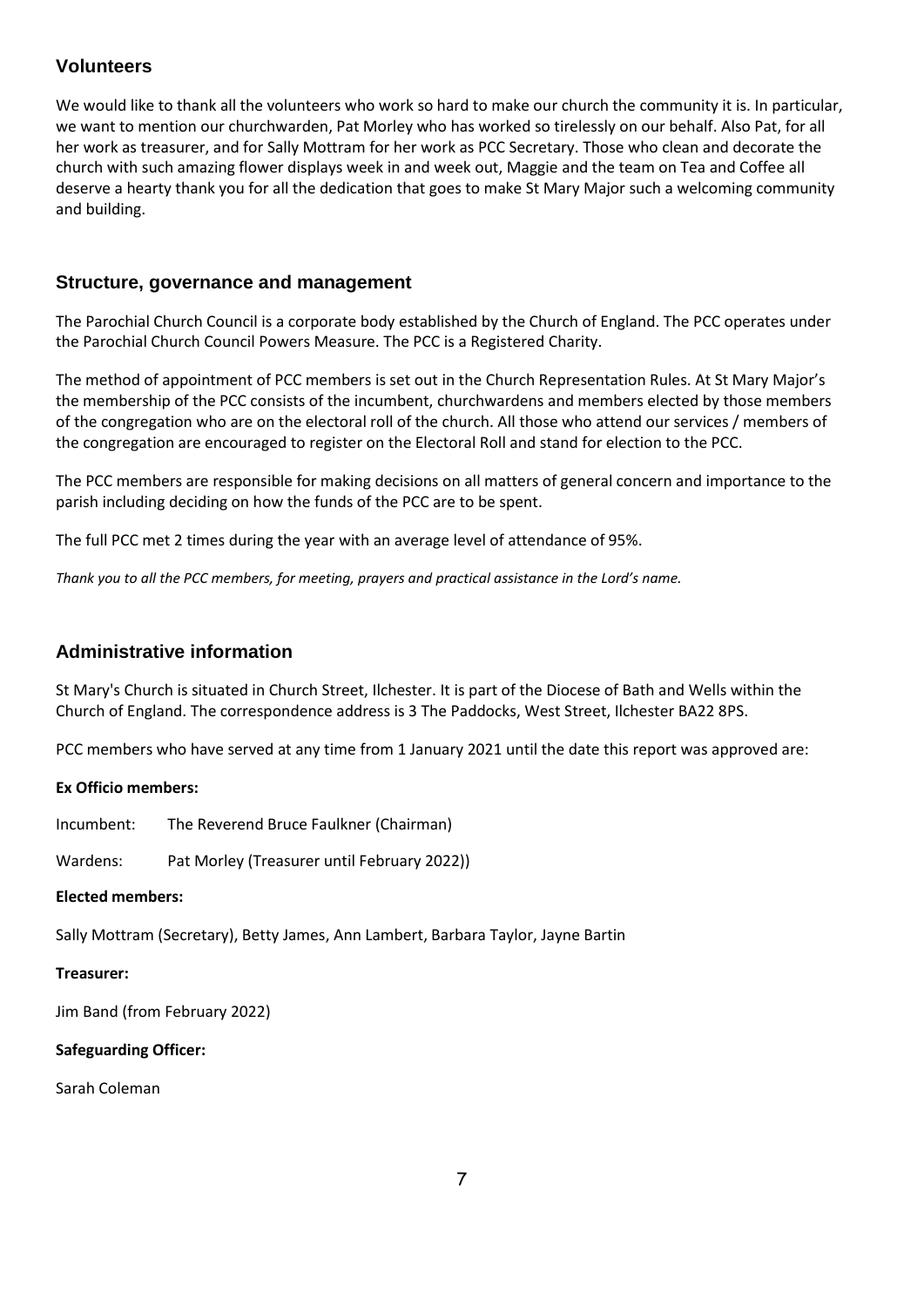# **St Mary Major Church Ilchester**

# **Financial Statements for the year ended 31st December 2021**

|             | St Mary Major Church Ilchester with Northover                 |      |          |        |        |                    |         |        |              |             |
|-------------|---------------------------------------------------------------|------|----------|--------|--------|--------------------|---------|--------|--------------|-------------|
|             | Financial Statements for the year ended 31st December 2021    |      |          |        |        |                    |         |        |              |             |
|             | <b>Receipts &amp; Payments Accounts</b>                       |      |          |        |        |                    |         |        |              |             |
| Page 1 of 3 |                                                               |      |          |        |        |                    |         |        |              |             |
|             |                                                               |      |          |        |        |                    |         |        |              |             |
|             | Fund Type: $U =$ Unrestricted $D =$ Designated R = Restricted |      |          |        |        |                    |         |        |              |             |
|             |                                                               |      |          |        |        |                    |         |        |              |             |
|             |                                                               |      | $\cup$   | D      | D      | R                  | D       | R      |              |             |
|             |                                                               |      | General  | Fabric | Church | <b>Hill Bailey</b> | Heating | Flower |              |             |
|             |                                                               | Note | Fund     | Fund   | Rooms  |                    | Boiler  |        |              |             |
|             | Receipts                                                      |      |          |        |        |                    |         |        | 2021         | 2020        |
|             | Tax efficient planned giving                                  |      | 7855     |        |        |                    |         |        | 7855         | 7309        |
|             | Other planned giving                                          |      | 24       |        |        |                    |         |        | 24           | 24          |
|             | Collections at services                                       |      | 380      |        |        |                    |         |        | 380          | 326         |
|             | Collections away                                              |      | 0        |        |        |                    |         |        | <sup>0</sup> | $\mathbf 0$ |
|             | Other donations                                               |      | 65       |        |        |                    |         |        | 65           | 130         |
|             | Wall box donations                                            |      | 5        |        |        |                    |         |        | 5            | 130         |
|             | Tax recovered gift aid                                        |      | 2202     |        |        |                    |         |        | 2202         | 2446        |
|             | <b>Hill Baliey Legacy</b>                                     |      |          |        |        | 1228               |         |        | 1228         | $\mathbf 0$ |
|             | Other non recurring legacy                                    |      | 100      |        |        |                    |         |        | 100          | 0           |
|             | LPOW                                                          |      | $\Omega$ |        |        |                    |         |        | 0            | 0           |
|             | Fund raising                                                  |      | 381      |        |        |                    |         |        | 381          | 0           |
|             | Investment income                                             |      | 17       |        |        |                    |         |        | 17           | 103         |
|             | Parochial fees income                                         |      | 1418     |        |        |                    |         |        | 1418         | 256         |
|             | <b>Chruch Rooms letting</b>                                   |      |          |        | 2200   |                    |         |        | 2200         | $\Omega$    |
|             | Other Income                                                  |      | 100      |        |        |                    |         |        | 100          | 50          |
|             | Parish Council donation<br>1                                  |      |          | 300    |        |                    |         |        | 300          | 0           |
|             |                                                               |      |          |        |        |                    |         |        |              |             |
|             | <b>Total Receipts</b>                                         |      | £12,547  | £300   | £2,200 | £1,228             | £0      | £0     | £16,275      | £10,774     |

| Page 2 of 3                                       |                       |                      | U              | D        | D         | R      | D                  | R              |           |          |         |
|---------------------------------------------------|-----------------------|----------------------|----------------|----------|-----------|--------|--------------------|----------------|-----------|----------|---------|
|                                                   |                       |                      |                | General  | Fabric    | Church | <b>Hill Bailey</b> | <b>Heating</b> | Flower    |          |         |
|                                                   |                       |                      | Note           | Fund     | Fund      | Rooms  |                    | Boiler         |           |          |         |
|                                                   | Payments              |                      |                |          |           |        |                    |                |           | 2021     | 2020    |
|                                                   |                       | Diocesan Common Fund |                | 14201    |           |        |                    |                |           | 14201    | 12194   |
| Group expenses                                    |                       |                      | 812            |          |           |        |                    |                | 812       | 1625     |         |
|                                                   | Collection away       |                      |                | $\Omega$ |           |        |                    |                |           | $\Omega$ | 0       |
|                                                   | Heat and light        |                      |                | 324      |           |        |                    |                |           | 324      | 401     |
|                                                   | Churcyard             |                      |                | $\Omega$ |           |        |                    |                |           | O        | 170     |
|                                                   | <b>Music</b>          |                      | $\overline{2}$ | 120      |           |        |                    |                |           | 120      | 2196    |
|                                                   | Donations             |                      |                |          |           |        |                    |                |           |          |         |
|                                                   | Repairs               |                      |                | 664      |           |        |                    |                |           | 664      | 220     |
|                                                   | Event costs           |                      | 3              | 52       |           | 1098   |                    |                |           | 1150     | 57      |
|                                                   | Insurance             |                      |                | 808      |           |        |                    |                |           | 808      | 787     |
|                                                   |                       | Independent examiner |                | 60       |           |        |                    |                |           | 60       | 60      |
| <b>New Locks</b>                                  |                       |                      | 90             |          |           |        |                    |                | 90        | 0        |         |
|                                                   | <b>Sundries</b>       |                      |                | 65       |           |        |                    |                |           | 65       | 58      |
|                                                   | <b>Total Payments</b> |                      |                | £17,195  | £0        | £1,098 | £0                 | £0             | £0        | £18,294  | £17,767 |
|                                                   |                       |                      |                |          |           |        |                    |                |           |          |         |
| <b>Excess (deficit) of receipts over payments</b> |                       | $-£4,648$            | £300           | £1,102   | £1,228    |        |                    | $-E2,109$      | $-£6,993$ |          |         |
|                                                   |                       |                      |                |          |           |        |                    |                |           |          |         |
| Balances b/f at 1st January 2020                  |                       | £13,635              | £785           | £8,097   | £3,201    | £0     | £991               | £26,709        |           |          |         |
| <b>Transfers between funds</b>                    |                       |                      | £0             | £0       | $-E1,000$ | £0     | £1,000             | £0             | £0        |          |         |
| Balance c/f at 31st Dcember 2021                  |                       |                      |                | £8,987   | £1,085    | £8,199 | £4,429             | £1,000         | £991      | £24,691  |         |